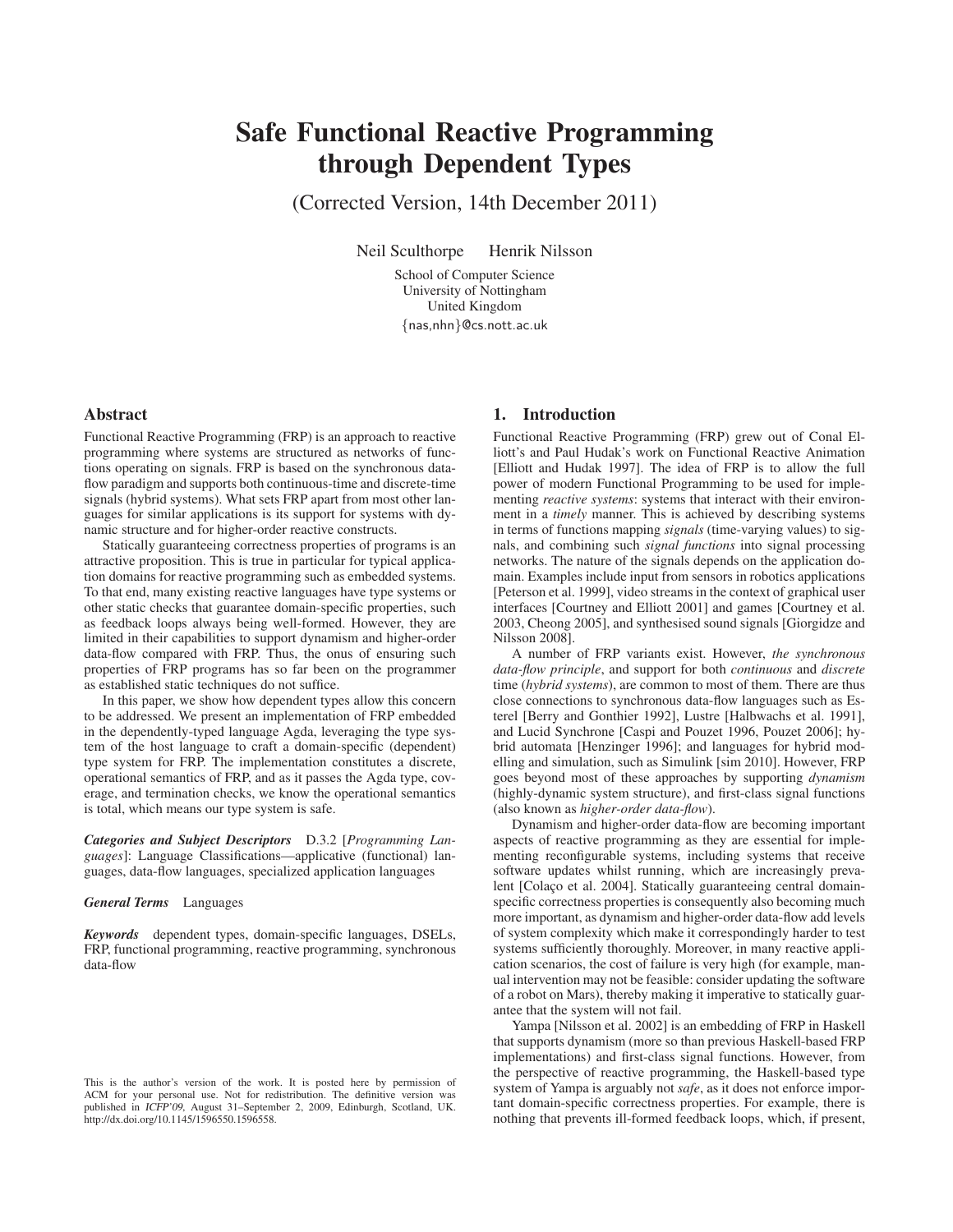can cause deadlock. Furthermore, even if a Yampa program is initially well-formed, there are no guarantees that it will remain so after dynamic reconfiguration. Conversely, there are reactive languages that statically do enforce such domain-specific properties (Lustre and Lucid Synchrone, for example), but their support for dynamism or higher-order data-flow is limited.

To address this problem, we develop a domain-specific type system for FRP that guarantees two central domain-specific correctness properties, well-formed feedback loops and proper initialisation, while still allowing for dynamism and first-class reactive entities. The type system is *safe* in that it guarantees that reactive programs are *productive* (guaranteed to deliver output at all points in time), under the assumption that the pure functional code embedded in the signal-processing network is total and terminating. This is accomplished through the domain-specific type system being dependent [Thompson 1991, Pierce 2002]: the types of signal functions are indexed on specific properties that they satisfy, allowing the corresponding properties of composite networks to be established compositionally through type-level computations.

The type system has been realised in the context of a prototype FRP implementation embedded in Agda [Norell 2007], a dependently-typed functional language. Agda bears many similarities to Haskell, but requires all functions to be total and terminating. The central part of the implementation is a function that constitutes a discretised operational semantics: given the time passed since the previous step and the current input, this semantic function maps a well-typed term representing the current configuration of (part of) a signal function network to the current output and a new, well-typed term representing the updated configuration. Because the semantic function is total and terminating, it constitutes a proof that the embedded type system guarantees the productivity of well-typed signal-function networks, which is the safety property with which we are concerned here.

A further benefit of making domain-specific properties manifest in the types of signal functions is that this clarifies their semantics, which, in turn, offers strong guidance as to their proper use. This is in stark contrast to Yampa, where subtle but crucial properties are often implicit, possibly leading to confusion about the exact relation between differently named combinators with the same type.

There are a couple of other innovative aspects to the FRP version developed in this paper. Firstly, there is a clear type-level distinction between continuous-time and discrete-time signals. In Yampa, the latter are just continuous-time signals carrying an option type. As a result, certain signal functions, such as the various delays, that in order to guarantee desirable semantical properties would have to treat continuous-time and discrete-time signals differently, actually treat them uniformly. This is another source of subtle bugs that can be eliminated by the more precise type system presented in this paper. Secondly, our development is structured around n-ary signal functions, through the notion of *signal vectors*. This enables a number of important optimisations, such as change propagation, to an extent that is not possible in Yampa [Sculthorpe and Nilsson 2009].

Note that our FRP type-system is, in principle, independent of the Agda-based FRP implementation presented here: it could be used with other realisations of FRP.

In summary, the main contributions of this paper are:

• A type system for FRP that

- enforces well-formed feedback loops and proper initialisation;
- guarantees productivity if all pure functions embedded in a network are total and terminating;
- makes a clear type-level separation between continuoustime and discrete-time signals, ruling out additional kinds of ill-formed programs.
- A discrete, operational semantics for the version of FRP used in this paper.
- A machine-checked proof of the safety of the type system carried out through an embedding of the type system and the operational semantics in the dependently-typed language Agda. We outline the proof in the present paper; the full code is available from the first author's website<sup>1</sup>.

The rest of the paper is structured as follows. Section 2 explains the fundamental concepts of FRP. Section 3 describes a new conceptual model that addresses some of the limitations in previous FRP models. Sections 4 and 5 demonstrate how the new conceptual model allows us to include feedback loops and uninitialised signals in an FRP program, whilst guaranteeing productivity at the type level. Finally, Section 6 describes a prototype FRP implementation using this type system, and gives its operational semantics.

# 2. FRP Fundamentals

FRP programs can be considered to have two levels to them: a *functional level* and a *reactive level*. The functional level is a pure, functional language. FRP implementations are usually embedded in a host language, and in these cases the functional level is provided entirely by the host. In the case of Yampa, the host language is Haskell. The reactive level is concerned with *time-varying values*, which we call *signals*. At this level, combinators are used to construct *synchronous data-flow networks* by combining *signal functions*. The levels are, however, interdependent: the reactive level relies on the functional level for carrying out arbitrary pointwise computations on signals, while reactive entities, such as signal functions, are first class entities at the functional level.

## 2.1 Continuous-Time Signals

The core conceptual idea of FRP is that time is continuous. Signals are modelled as functions from time to value, where we take time to be the set of non-negative real numbers:

$$
Time = \{ t \in \mathbb{R} \mid t \geq 0 \}
$$
  
Signal  $a \approx Time \rightarrow a$ 

This conceptual model provides the foundation for an ideal FRP semantics. Of course, any digital implementation of FRP will have to execute over a discrete series of time steps and will consequently only approximate the ideal semantics. The advantage of the conceptual model is that it abstracts away from such implementation details. It makes no assumptions as to the rate of sampling, whether this sampling rate is fixed, nor how this sampling is performed. It also avoids many of the problems of composing subsystems that have different sampling rates. The ideal semantics is helpful for understanding FRP programs, at least to a first approximation. It is also abstract enough to leave FRP implementers considerable freedom.

That said, implementing FRP completely faithfully to the ideal semantics is challenging. At the very least, a faithful implementation should, for "reasonable programs", converge to the ideal semantics in the limit as the sampling interval tends to zero [Wan and Hudak 2000]. But even then it is hard to know how densely one needs to sample before an answer is acceptably close to the ideal.

However, the focus of this paper is not directly the faithfulness of FRP implementations to any ideal semantics. Instead, our interest is to statically *rule out* programs that are bad; either because

<sup>1</sup> http://www.cs.nott.ac.uk/∼nas/icfp09.html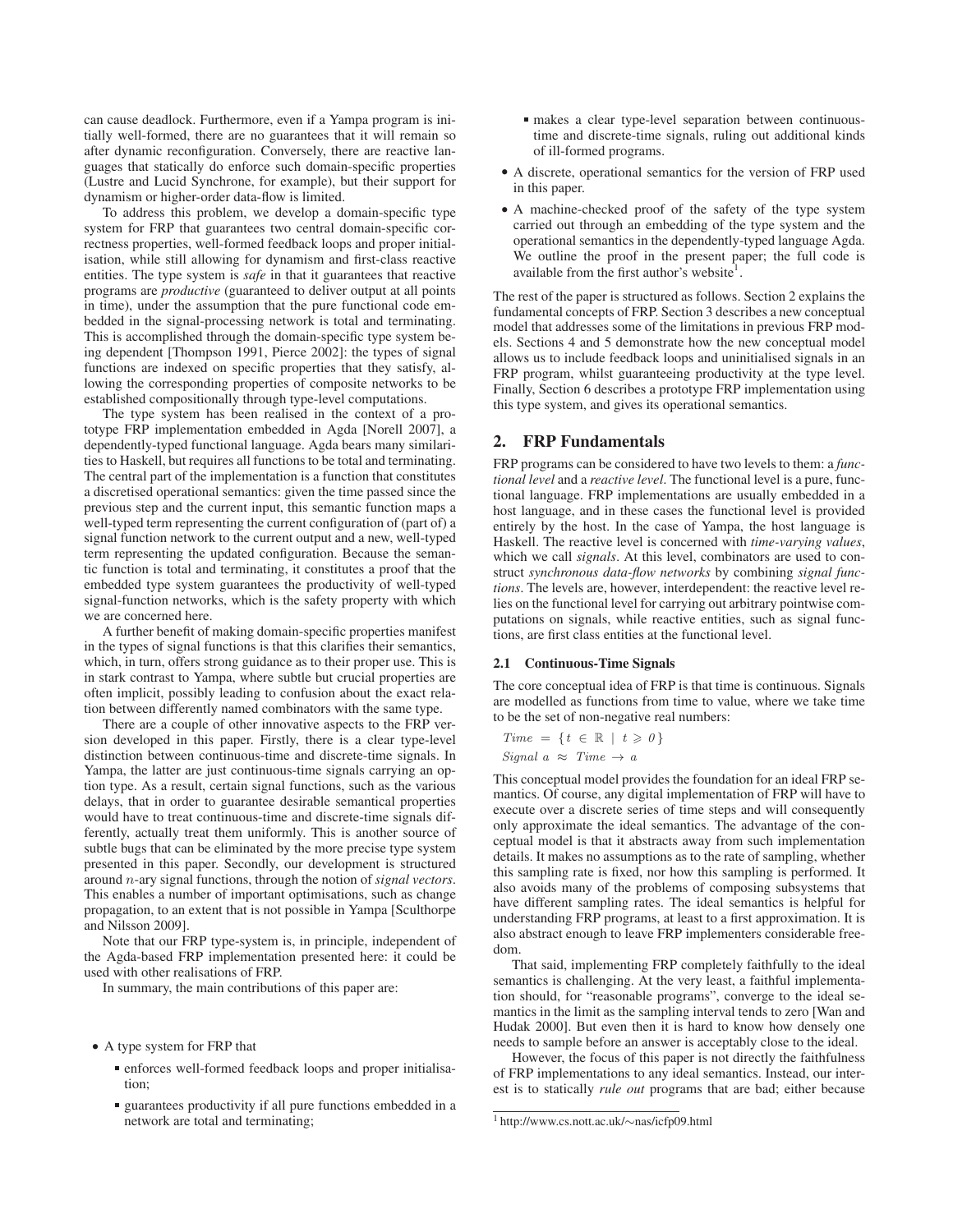they lack meaning, or because they would be hard to run faithfully. This, in turn, is one step towards making it easier to implement FRP faithfully and allowing programmers to reason in terms of the ideal semantics with greater confidence. Thus, in this paper, we only provide a discrete operational FRP semantics as this is what we need for our purposes. But we will continue to refer to the ideal, conceptual model when it is expedient for providing the right intuitions.

#### 2.2 Signal Functions

*Signal functions* are conceptually functions from signal to signal:

 $SF \, a \, b \approx Signal \, a \rightarrow Signal \, b$ 

In Yampa, signal functions, rather than signals, are first class entities. Signals have no independent existence of their own; they exist only indirectly through the signal functions.

To make it possible to implement signal functions in such a way that output is produced in lock-step with the input arriving, as is required for a system to be reactive, we insist that signal functions are *causal*.

Causal Signal Function. A signal function is causal if, at any given time, its output can depend upon its past and present inputs, but not its future inputs:

$$
SF \ a \ b = \{sf: Signal \ a \rightarrow Signal \ b
$$
  
\n
$$
\forall (t : Time) (s_1 \ s_2 : Signal \ a).
$$
  
\n
$$
(\forall t' \leq t \ s_1 \ t' \equiv s_2 \ t') \Rightarrow (sf \ s_1 \ t \equiv sf \ s_2 \ t)\}
$$

In an implementation, signal functions that depend upon past inputs need to record past information in an internal state. For this reason, they are often called *stateful* signal functions.

Some signal functions are such that their output only depends on their input at the *current* point in time. We refer to these as *stateless* signal functions, as they require no internal state to be implemented:

$$
SF_{stateless} a b = \{sf \{sf} : Signal a \rightarrow Signal b
$$
  

$$
\forall (t : Time) (s_1 s_2 : Signal a).
$$
  

$$
(s_1 t \equiv s_2 t) \Rightarrow (sf \ s_1 t \equiv sf \ s_2 t)\}
$$

The terms *sequential* and *combinatorial* are also used for the same notions as stateful and stateless, respectively.

#### 2.3 Why Not First Class Signals?

In Classic FRP (CFRP) [Elliott and Hudak 1997, Wan and Hudak 2000], the first class entities are *behaviours*, which are time-varying values corresponding to signals:

$$
Behavior \ a \ \approx \ Time \ \rightarrow \ a
$$

CFRP programs are constructed by applying functions to behaviours, making CFRP programs look more like conventional functional programs than Yampa programs do. This is appealing in many ways. However, unless great care is exercised, first-class behaviours can lead to a number of performance problems. There are also thorny semantic problems related to composing behaviours temporally by switching from one to another [Nilsson et al. 2002].

In part to avoid these issues, the notion of signal function was adopted as the core concept for Yampa. The absence of first class signals makes it simple to process input as it arrives, which is the norm for synchronous data-flow languages. The semantics of switching also becomes obvious, paving the way for supporting structural dynamism [Nilsson et al. 2002].

This is not to say that first-class behaviours cannot be a viable approach in many cases: Elliott's recent work on the *Reactive* library has clearly shown this is not so [Elliott 2009]. However, we have chosen to stay with signal functions as the core concept because of its simplicity, robustness, and demonstrated flexibility.

# 3. The New Conceptual Model

In this section, we introduce a new conceptual FRP model that addresses some limitations of the Yampa design. We have discussed these problems in earlier work [Sculthorpe and Nilsson 2009], along with an initial version of this new model. In the following, we briefly review the problems of the Yampa design, and then introduce a refined version of the new model adapted to the setting of the present paper. With the new model as a basis, we then continue to develop a type system guaranteeing safety in the following sections.

### 3.1 Limitations of the Yampa Design

In Yampa, multiple signals are combined by tupling them together. There is no distinction between a pair of signals and a signal carrying a pair. For example, a signal function that conceptually maps a pair of signals carrying doubles to another pair of signals carrying doubles has the type:

#### SF (Double, Double) (Double, Double)

This is exactly the same type as a signal function that maps a signal carrying pairs of doubles to another signal carrying pairs of doubles. Routing of signals between signal functions is mostly carried out at the functional level by lifting pure routing functions to the reactive level.

Unfortunately, this approach hides the routing from the reactive level, making it difficult to implement Yampa in a way that scales well (such as through direct point-to-point communication or change propagation [Sculthorpe and Nilsson 2009]). To overcome this, routing needs to be internalised at the reactive level, and the signal function notion needs to be refined so that a signal function truly maps multiple *individual* input signals to multiple *individual* output signals.

Another characteristic aspect of the Yampa design is that discrete-time signals are realised by continuous-time signals carrying an option type (Signal (Maybe A)). This is very convenient, as continuous-time and discrete-time signals can be freely mixed, but alas not sufficiently abstract: the ideal semantics of discrete-time signals cannot really be enforced, nor can it be exploited for optimising the implementation. It is thus desirous to make a clear typelevel distinction between continuous-time signals and discrete-time signals, while retaining the convenience of the Yampa approach.

#### 3.2 Signal Descriptors and Signal Vectors

To address the limitations of Yampa, we introduce the notion of a *signal vector*, a heterogeneous vector of signals, and redefine the conceptual notion of signal function to be a function on signal vectors. We also introduce two distinct kinds of signals: continuoustime signals, defined as before; and discrete-time, or *event*, signals, which are only defined at countably many points in time. Each point at which an event signal is defined is known as an *event occurrence*.

The crucial point is that we define these notions of different kinds of signals, and vectors of such signals, only as an *integral part* of the signal function abstraction: they have no independent existence of their own and are thus completely internalised at the reactive level. This means that the FRP implementer has great freedom in choosing representations and exploiting those choices.

We proceed as follows. First we define *signal descriptors*. A signal descriptor is a *type* that describes key characteristics of a signal. Signal descriptors only exist at the type-level: there are no values having such types; in particular, a signal descriptor is not the (abstract) type of any signal.

Initially, we are interested in the time domain and the type (of the values carried by) the signal. Thus we introduce one descriptor for each kind of signal, each parametrised on the signal type: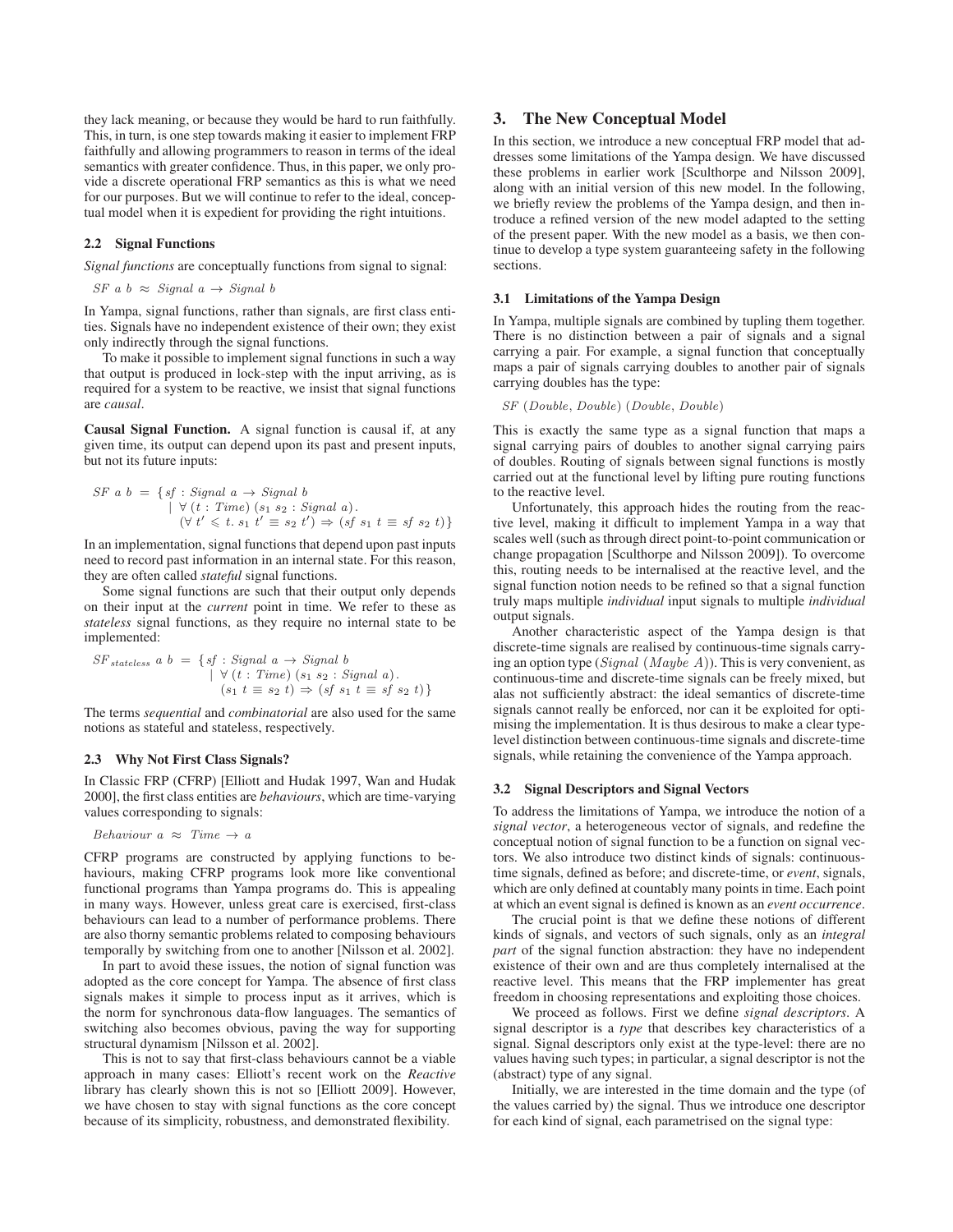

Figure 1. The Sequential (≫) and Parallel ( ∗∗∗ ) Composition Combinators

data SigDesc : Set where

 $E: Set \rightarrow SigDesc$  -- discrete-time signals (events)

 $C: Set \rightarrow SigDesc$  -- continuous-time signals

Note that  $Set$  is the "type of types" in Agda (similar to kind  $*$  in Haskell $)^2$ .

Next we introduce *signal vector descriptors*. A signal vector descriptor is simply a (type level) list of signal descriptors:

SVDesc : Set  $SVDesc = List SigDesc$ 

For the purpose of stating the new conceptual definition of signal functions, and for use in semantic definitions later, we postulate a function (SVRep) that maps a signal vector descriptor to some suitable type for representing a *sample* of signal vectors of that description, and use this to define signal vectors:

 $\textit{SVRep}: \textit{SVDesc} \rightarrow \textit{Set}$  $SigVec$  :  $SVDesc$   $\rightarrow$   $Set$  $SigVec$  as  $\approx$  Time  $\rightarrow$  SVRep as

However, we do not require the existence of such a function: an implementation may opt to not represent signal vectors explicitly at all.

Finally, we refine the conceptual definition of signal functions:

 $SF : SVDesc \rightarrow SVDesc \rightarrow Set$  $SF$  as bs  $\approx$  SigVec as  $\rightarrow$  SigVec bs

### 3.3 Example Combinators and Primitives

To demonstrate the new conceptual model, we define some common primitive signal functions and combinators from Yampa. These primitives either operate at the reactive level, or mediate between the functional and reactive levels.

#### 3.3.1 Sequential and Parallel Composition

Signal functions can be composed sequentially  $(\gg)$  or in parallel (∗∗∗) (see Figure 1):

$$
\begin{aligned}\n& -\ggg -: \{ \text{as bs cs} : SVDesc \} \rightarrow \\
& SF \text{ as bs} \rightarrow SF \text{ bs cs} \rightarrow SF \text{ as cs} \\
\rightarrow & \{ \text{as bs cs ds} : SVDesc \} \rightarrow \\
& SF \text{ as cs} \rightarrow SF \text{ bs ds} \rightarrow SF \text{ (as + bs)} \text{ (cs + ds)}\n\end{aligned}
$$

(In Agda,  $\overline{\phantom{a}}$  is used to indicate the argument positions for infix and mixfix operators, while the curly braces are used to enclose implicit arguments: arguments that only have to be provided at an application site if they cannot be inferred from the context.) Note that ∗∗∗ composes two signal functions that take different inputs. For parallel composition where both signal functions take the same input, there is the &&& combinator:



Figure 2. The Feedback Combinator (loop)

 $\&L$  : {as bs cs : SVDesc}  $\rightarrow$  $SF$  as  $bs \rightarrow SF$  as  $cs \rightarrow SF$  as  $(bs + cs)$ 

### 3.3.2 Switches

Signal function networks are made dynamic through the use of *switches*. Basic switches have the following type:

$$
switch : \forall \{ as \ bs\} \rightarrow \{e : Set\} \rightarrow
$$
  
\n
$$
SF \ as \ (\mathsf{E} \ e :: bs) \rightarrow (e \rightarrow SF \ as \ bs) \rightarrow SF \ as \ bs
$$
  
\n
$$
dswitch : \forall \{ as \ bs\} \rightarrow \{e : Set\} \rightarrow
$$
  
\n
$$
SF \ as \ (\mathsf{E} \ e :: bs) \rightarrow (e \rightarrow SF \ as \ bs) \rightarrow SF \ as \ bs
$$

(Agda allows the type of an implicit argument to be omitted when it is clear from the context. In the definitions above, both as and bs are clearly of type SVDesc as they are used as arguments to the type constructor  $SF$ .) The behaviour of a switch is to run the subordinate signal function (the first explicit argument), emitting all but the head (the event) of the output vector as the overall output. When there is an event occurrence in the event signal, the value of that signal is fed into the function (the second explicit argument) to generate a residual signal function. The entire switch is then removed from the network and replaced with this residual signal function.

The difference between a switch and a dswitch (decoupled switch) is whether, at the moment of switching, the overall output is the output from the residual signal function (switch), or the output from the subordinate signal function  $(dswitch)$ <sup>3</sup>

A key point regarding switches is that the residual signal function does not start "running" until it is applied to the input signal at the moment of switching. Consequently, rather than having a single global Time, each signal function has its own *local time*.

Local Time. The time since this signal function was applied to its input signal. This will have been either when the entire system started, or when the sub-network containing the signal function in question was switched in.

## 3.3.3 Loops

The *loop* primitive provides the means for introducing feedback loops into signal function networks. A loop consists of two signal functions: a subordinate signal function (the first explicit argument) and a feedback signal function (the second explicit argument). The input of the feedback signal function is a suffix of the output of the subordinate signal function, and the output of the feedback signal function is a suffix of the input to the subordinate signal function:

$$
loop: \forall \{as \; bs \; cs \; ds\} \rightarrow
$$
  
SF  $(as + cs) (bs + ds) \rightarrow SF \; ds \; cs \rightarrow SF \; as \; bs$ 

Intuitively, we use the feedback signal function to connect some of the output signals of the subordinate signal function to some of its input signals, forming a feedback loop (see Figure 2).

<sup>&</sup>lt;sup>2</sup> Strictly speaking,  $SigDesc$  should have type  $Set1$  (the type of  $Set$ ). However, for clarity, we use the Agda option that accepts Set as the type of Set. We have successfully implemented the type system without this option, but, because Agda does not support universe polymorphism, the result is very repetitive code and loss of conceptual clarity.

 $3$  In Yampa,  $dswitch$  also decouples part of its input from part of its output, but we do not assume any such behaviour here.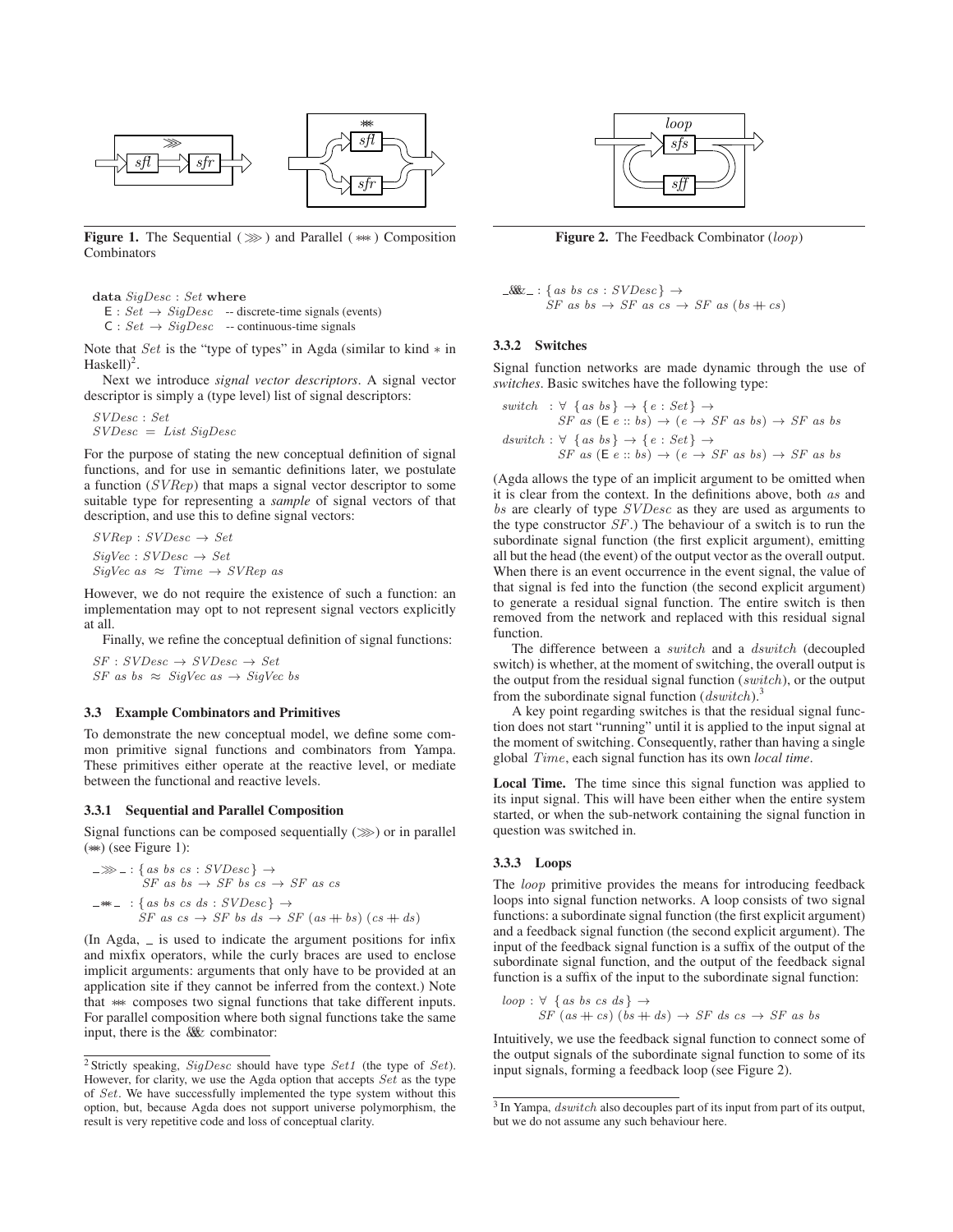## 3.3.4 Primitive Signal Functions

We can lift pure functions to the reactive level using the primitives pure and  $pureE^4$ . Such lifted signal functions are always stateless:

pure :  $\{a \; b : Set\} \rightarrow (a \rightarrow b) \rightarrow SF \; [\; C \; a \;] \; [\; C \; b \;]$  $pureE : \{ a \; b : Set \} \rightarrow (a \rightarrow b) \rightarrow SF \; \lbrack \; \; \mathsf{E} \; a \; \rbrack \; \lbrack \; \; \mathsf{E} \; b \; \rbrack$ 

Note that we are using  $[s \rceil$  as a synonym for  $(s :: [])$ .

We can lift *values* to the reactive level using the primitive constant. This creates a signal function with a constant, continuoustime, output:

$$
constant: \forall \{ as \} \rightarrow \{ b : Set \} \rightarrow b \rightarrow SF \text{ as } [C b]
$$

Events can only be generated and accessed by event processing primitives. Examples include

- edge, which produces an event whenever the boolean input signal changes from false to true;
- hold, which emits as a continuous-time signal the value carried by its most recent input event;
- $\bullet$  never, which outputs an event signal containing no event occurrences;
- $now$ , which immediately outputs one event, but never does so again.

 $edge : SF \mid C \; Bool \mid [ \; E \; Unit \; ]$  $hold: \{a: Set\} \rightarrow a \rightarrow SF \mid E \mid a \mid C \mid a \mid$  $never : \forall \{as\} \rightarrow \{b : Set\} \rightarrow SF \; as \; \lceil \; \mathsf{E} \; b \; \rceil$  $now : \forall \{as\} \rightarrow SF \text{ as } [\mathsf{E} \text{ Unit } ]$ 

The primitive *pre* conceptually introduces an infinitesimal delay:

 $\text{pre} : \forall \{a\} \rightarrow \text{SF} \; [\; \mathsf{C} \; a \;] \; [\; \mathsf{C} \; a \;]$ 

To make this precise, the ideal semantics of pre is that it outputs whatever its input was *immediately prior* to the current time; that is, the *left limit* of the input signal at all points:

$$
\forall (t:\mathit{Time}^+)\ (s:\mathit{Signal}\ a)\ldotp pre\ s\ t\ =\ \lim_{t'\to t^-}\ s\ t'
$$

Here,  $Time<sup>+</sup>$  denotes positive time. Consequently, at any given point, the output of pre does not depend upon its present input, which is the crucial property of pre: see Section 4.

The primitive *pre* is usually implemented as a delay of one time step. Of course, this only approximates the ideal semantics. However, if the length of the time steps tends to zero, the semantics of such an implementation of pre converges to the ideal semantics.

Note that pre is only defined for continuous-time signals. This is because the left limit at any point of a discrete-time signal (a signal defined only at countably many points in time) is undefined. In our setting, this amounts to an event signal without any occurrences; which is a signal equivalent to the output from *never*. Applying pre to an event signal would thus be pointless (use *never* instead), and any attempt to do so would likely be a mistake stemming from a misunderstanding of the semantics of pre. Disallowing pre on events thus eliminates a potential source of programming bugs.

In contrast, Yampa, because discrete-time signals are realised as continuous-time signals carrying an option type (see Section 3.1), cannot rule out pre being applied to event signals, nor can it guarantee the proper semantics of such an application.

Note also that *pre* is only defined for positive time. When the local time is zero (henceforth referred to as  $time_0$ ), the output of pre is necessarily undefined as there are no prior points in time. Thus we need an *initialise* combinator that defines a signal function's output at  $time_0$ :

initialise :  $\forall \{ as \ b\} \rightarrow b \rightarrow SF \ as \ [C \ b \ ] \rightarrow SF \ as \ [C \ b \ ]$ 

Initialisation is discussed further in Section 5.

# 3.4 Example

Let us illustrate the concepts and definitions that have been introduced thus far by constructing a simple signal function network. Its purpose is to monitor a real-valued continuous-time input signal and output the same signal until the input dips below 0. At this point, the output should be clamped to 0, and then remain at 0 from then on.

 $clamp: SF \,[C \mathbb{R} \,]\,[C \mathbb{R} \,]$ clamp = switch  $((pure \(\lambda x \rightarrow x \& 0) \gg edge)$  & pure id)  $(\lambda_{-} \rightarrow constant 0)$ 

# 4. Decoupled Signal Functions

As previously discussed, the loop combinator allows feedback to be introduced into a network. This is an essential capability, as feedback is widely used in reactive programming.

However, feedback must not cause deadlock due to a signal function depending on its own output in an unproductive manner. To guarantee this, we conservatively prohibit *instantaneous cycles* in the network. This is a common design choice in reactive languages, but our way of enforcing it is different. We identify *decoupled* signal functions, essentially a class of signal functions that can be used safely in feedback loops, and index the type of a signal function by whether or not it is decoupled.

Decoupled Signal Function. A signal function is decoupled if, at any given time, its output can depend upon its past inputs, but not its present and future inputs:

$$
SF_{dec} as bs = \{sf \in \{sf \} : SF \ as \ bs
$$
  
 
$$
\forall (t : Time) (sv_1 sv_2 : SigVec as).
$$
  
 
$$
(\forall t' < t. sv_1 t' \equiv sv_2 t')
$$
  
 
$$
\Rightarrow (sf \ sv_1 t \equiv sf \ sv_2 t)\}
$$

Decoupled Cycle. A cycle is decoupled if it passes through a decoupled signal function.

Instantaneous Cycle (Algebraic Loop). A cycle is instantaneous if it does not pass through a decoupled signal function.

In Yampa, the onus is on the programmer to ensure that all cycles are correctly decoupled. An instantaneous cycle will not be detected statically, and the program could well loop at run-time.

Many reactive languages deal with this problem by requiring a specific decoupling construct (a language primitive) to appear syntactically within the definition of any feedback loops. This works in a first order setting, but becomes very restrictive in a higher order setting as decoupled signal functions cannot be taken as parameters and used to decouple loops.

Our solution is to encode decoupledness information in the types of signal functions. This allows us to statically ensure that a well-typed program does not contain any instantaneous cycles. Furthermore, the decoupledness of a signal function will be visible in its type signature, providing guidance to an FRP programmer.

#### 4.1 Decoupledness Descriptors

We introduce a data type of decoupledness descriptors:

data  $Dec: Set$  where dec : Dec -- decoupled signal functions

```
cau : Dec -- causal signal functions
```
We then index  $SF$  with a decoupledness descriptor:

 $4$  It is possible to have one *pure* primitive that is overloaded to operate on either time domain, but we do not do so here for clarity.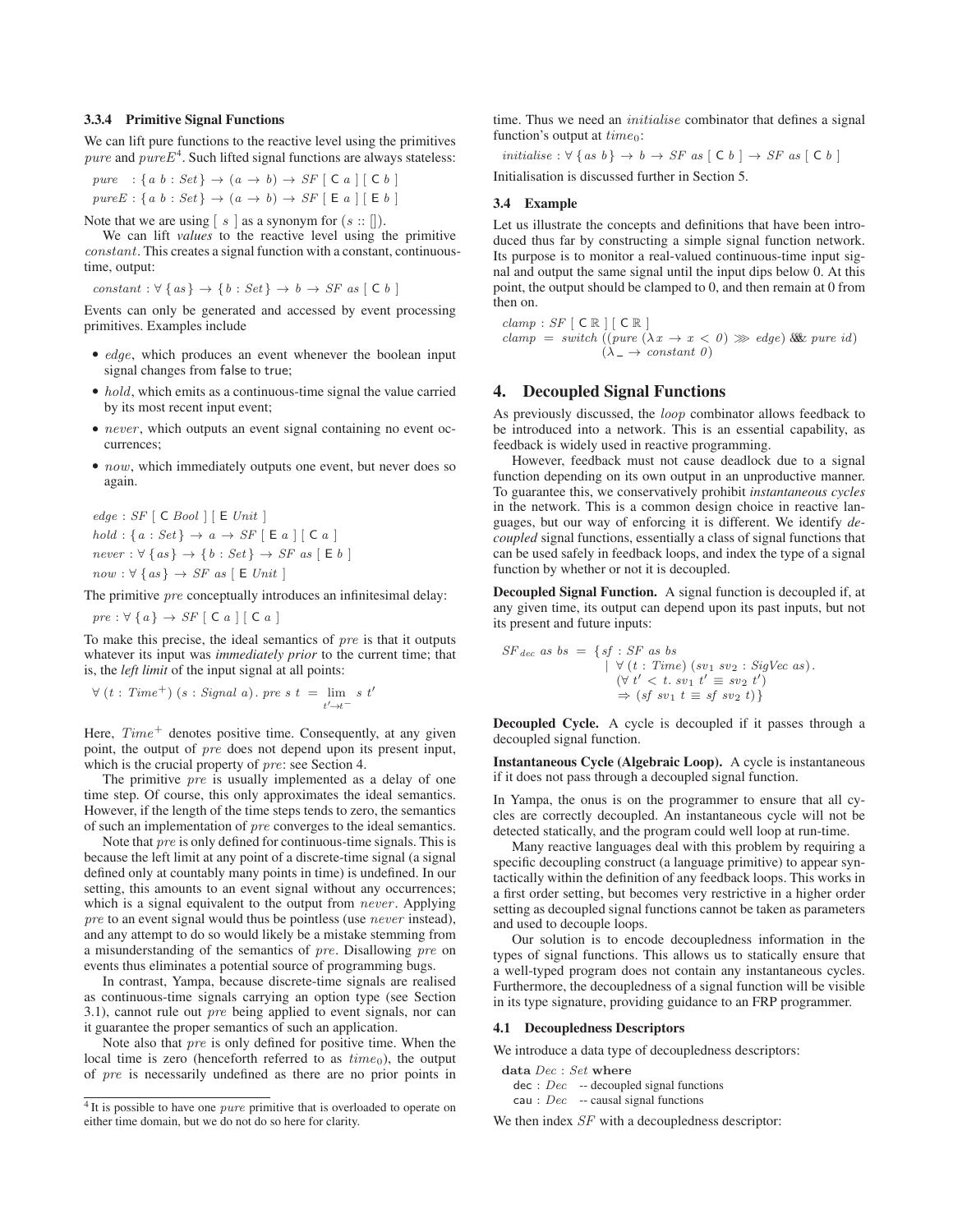## $SF : SVDesc \rightarrow SVDesc \rightarrow Dec \rightarrow Set$

We can now enforce that the feedback signal function within a *loop* is decoupled:

$$
loop: \forall \{as \, bs \, cs \, ds\} \rightarrow \{d: Dec\} \rightarrow
$$
  
\n $SF \, (as + cs) \, (bs + ds) \, d \rightarrow SF \, ds \, cs \, dec \rightarrow$   
\n $SF \, as \, bs \, d$ 

The primitive signal functions now need to be retyped to include appropriate decoupledness descriptors:

$$
pure: \forall \{a \ b\} \rightarrow (a \rightarrow b) \rightarrow SF \mid C \ a \mid C \ b \} can
$$
\n
$$
pureE: \forall \{a \ b\} \rightarrow (a \rightarrow b) \rightarrow SF \mid E \ a \mid E \ b \} can
$$
\n
$$
constant: \forall \{as \ b\} \rightarrow b \rightarrow SF \ as \mid C \ b \} \text{dec}
$$
\n
$$
edge: SF \mid C \ Bool \mid E \ Unit \} can
$$
\n
$$
hold: \forall \{a\} \rightarrow a \rightarrow SF \mid E \ a \mid C \ a \} can
$$
\n
$$
never: \forall \{as \ b\} \rightarrow SF \ as \mid E \ b \} \text{dec}
$$
\n
$$
now: \forall \{as \} \rightarrow SF \ as \mid E \ Unit \} \text{dec}
$$
\n
$$
pre: \forall \{a\} \rightarrow SF \mid C \ a \mid C \ a \text{dec}
$$
\n
$$
initialise: \forall \{as \ b\} \rightarrow \{d : Dec\}
$$
\n
$$
\rightarrow b \rightarrow SF \ as \mid C \ b \mid d \rightarrow SF \ as \mid C \ b \mid d
$$

Notice that, from the definition of decoupled signal functions, it is evident that they are a subtype of causal signal functions (dec  $\lt$ : cau). This means that we can coerce a decoupled signal function into a causal one. Intuitively, we do this by forgetting that the decoupled signal function does not depend upon the present input. We provide a weakening primitive that performs this coercion:

$$
\begin{array}{l}\n\text{weaken}: \forall \ \{ \text{as } \text{bs } d \ d' \} \rightarrow \\
d < : d' \rightarrow SF \ \text{as } \text{bs } d \rightarrow SF \ \text{as } \text{bs } d'\n\end{array}
$$

The primitive combinators compute the decoupledness descriptor of their composite signal function from the descriptors of their components. To do this, we use the join ( $\vee$ ) and meet ( $\wedge$ ) of the decoupledness descriptors (with respect to subtyping):

$$
\begin{array}{l} \n\begin{aligned}\n &\longrightarrow\\ \n&\longrightarrow \quad & \text{if } \{as \; bs \; cs \; d_1 \; d_2\} \rightarrow \\
 &\text{if } \; as \; bs \; d_1 \rightarrow \text{SF} \; bs \; cs \; d_2 \rightarrow \text{SF} \; as \; cs \; (d_1 \wedge d_2) \\
 &\longrightarrow\\ \n&\longrightarrow \quad & \text{if } \; as \; cs \; d_1 \rightarrow \text{SF} \; bs \; ds \; d_2 \rightarrow \\
 &\text{if } \; as \; cs \; d_1 \rightarrow \text{SF} \; bs \; ds \; d_2 \rightarrow \\
 &\text{if } \; (as + bs) \; (cs + ds) \; (d_1 \vee d_2) \\
 &\longrightarrow \quad & \text{if } \; as \; bs \; d_1 \; d_2 \} \rightarrow \\
 &\text{if } \; as \; bs \; d_1 \rightarrow \text{SF} \; as \; cs \; d_2 \rightarrow \\
 &\text{if } \; as \; (bs + cs) \; (d_1 \vee d_2) \\
 &\text{switch} \; : \; \forall \; \{as \; bs \; e \; d_1 \; d_2\} \rightarrow \\
 &\text{if } \; as \; bs \; (d_1 \vee d_2) \\
 &\text{dswitch} \; : \; \forall \; \{as \; bs \; e \; d_1 \; d_2\} \rightarrow \\
 &\text{if } \; as \; bs \; (d_1 \vee d_2) \\
 &\text{dswitch} \; : \; \forall \; \{as \; bs \; e \; d_1 \; d_2\} \rightarrow \\
 &\text{if } \; as \; bs \; (d_1 \vee d_2) \\
 &\text{if } \; as \; bs \; (d_1 \vee d_2) \\
 &\longrightarrow \\
 &\text{if } \; as \; bs \; (d_1 \vee d_2) \\
 &\longrightarrow \\
 &\text{if } \; as \; bs \; (d_1 \vee d_2) \\
 &\longrightarrow \\
 &\text{if } \; as \; bs \; (d_1 \vee d_2) \\
 &\longrightarrow \\
 &\text{if } \; as \; bs \; (d_1 \vee d_2) \\
 &\longrightarrow \\
 &\text{if } \; as \; bs \; (d_1 \vee d_2) \\
 &\longrightarrow \\
 &\text{if } \; as \;
$$

We have now ensured that all feedback in the network is well defined. In Yampa, badly defined cycles can cause the execution to loop at run-time, something that our type system guarantees will not occur.

Note that without indexing signal functions by their decoupledness, an Agda implementation using this type system (such as the one described in Section 6) would not pass Agda's termination checker.

## 4.2 Example: Switching Integration Methods

To demonstrate the usefulness of decoupledness descriptors, we give here a small example of how they can be used to allow dynamic switching between several integration signal functions. This is inspired by an example from Lucid Synchrone [Colaço et al. 2004], the synchronous data-flow language with the greatest similarity to FRP. Our example differs in that the integration signal function is being used to decouple a loop, allowing the decision of whether to switch integration functions to depend upon the current output.

To our knowledge, there is no other reactive language that could accept this program while also guaranteeing the absence of deadlock at run-time.

#### 4.2.1 Recurring Switches

For this example we need to introduce an additional class of switching combinators: recurring switches (similar to every in Lucid Synchrone). The behaviour of a recurring switch is to apply its subordinate signal function to the tail of its input, producing the overall output. Whenever an event (the head of the input) occurs, the signal function carried by that event replaces the subordinate signal function. Recurring switches come in two varieties: like basic switches, they differ in whether the output at the instant of switching is from the new (rswitch) or old (drswitch) subordinate signal function.

\n
$$
\text{rswitch} : \forall \{ \text{as } \text{bs } d_1 \, d_2 \} \rightarrow \text{SF} \text{ as } \text{bs } d_1 \rightarrow \text{SF} \text{ (E (SF as bs d_2) :: as) bs} \text{ can}
$$
\n

\n\n
$$
\text{drswitch} : \forall \{ \text{as } \text{bs } d_1 \, d_2 \} \rightarrow \text{SF} \text{ as } \text{bs } d_1 \rightarrow \text{SF} \text{ (E (SF as bs d_2) :: as) bs} \text{ (d_1} \lor d_2 \text{)}
$$
\n

## 4.2.2 Dynamic Integrator

There are many different ways to define an integration signal function, usually involving a trade-off between efficiency and accuracy. Some definitions of integration allow for decoupled behaviour, while others do not.

We first introduce some synonyms. We assume the signal to be integrated (Input) is a floating point number, as is the integrated signal ( $Output$ ). An integrator ( $Intgr$ ) is a causal signal function that integrates a signal, and a decoupled integrator  $(dIntgr)$  is one that is decoupled. We assume integral is an existing decoupled integrator.

Input = Float Output = Float Intgr = SF [ C Input ] [ C Output ] cau dIntgr = SF [ C Input ] [ C Output ] dec integral : dIntgr

Sometimes it can be advantageous to swap between integrators dynamically if the behaviour of the input signal changes radically (making sure to transfer the state). For the purposes of this example, we assume that we have a signal function  $(intgrDecider)$  that contains several integrators, and is capable of deciding, given the current input and output, whether to switch to one of them. For this, we require all such integrators to be decoupled (as the output is required to decide which integrator to use to compute that very output), and use them as the feedback signal function within a loop. The intgrDecider also receives as input new integrators, along with some decision rules that allow it to determine when they should be used.

We can now define a dynamic integrator  $(dynIntgr)$  that uses a loop to connect intgrDecider with a drswitch containing an initial decoupled integrator:

$$
DecisionRules: Set
$$

 $NewIntqr = dIntqr \times DecisionRules$ 

# $intqrDecider : SF \in NewIntgr :: C Input :: C Output :: []$ (C Output ::  $E$  dIntgr :: C Input ::  $\lceil \rceil$ ) cau

 $dynIntgr : SF$  (E  $NewIntgr :: C Input :: []$ )  $[ C Output ]$  cau  $dynIntgr = loop\ integr{begin} (drswitch\ integral)$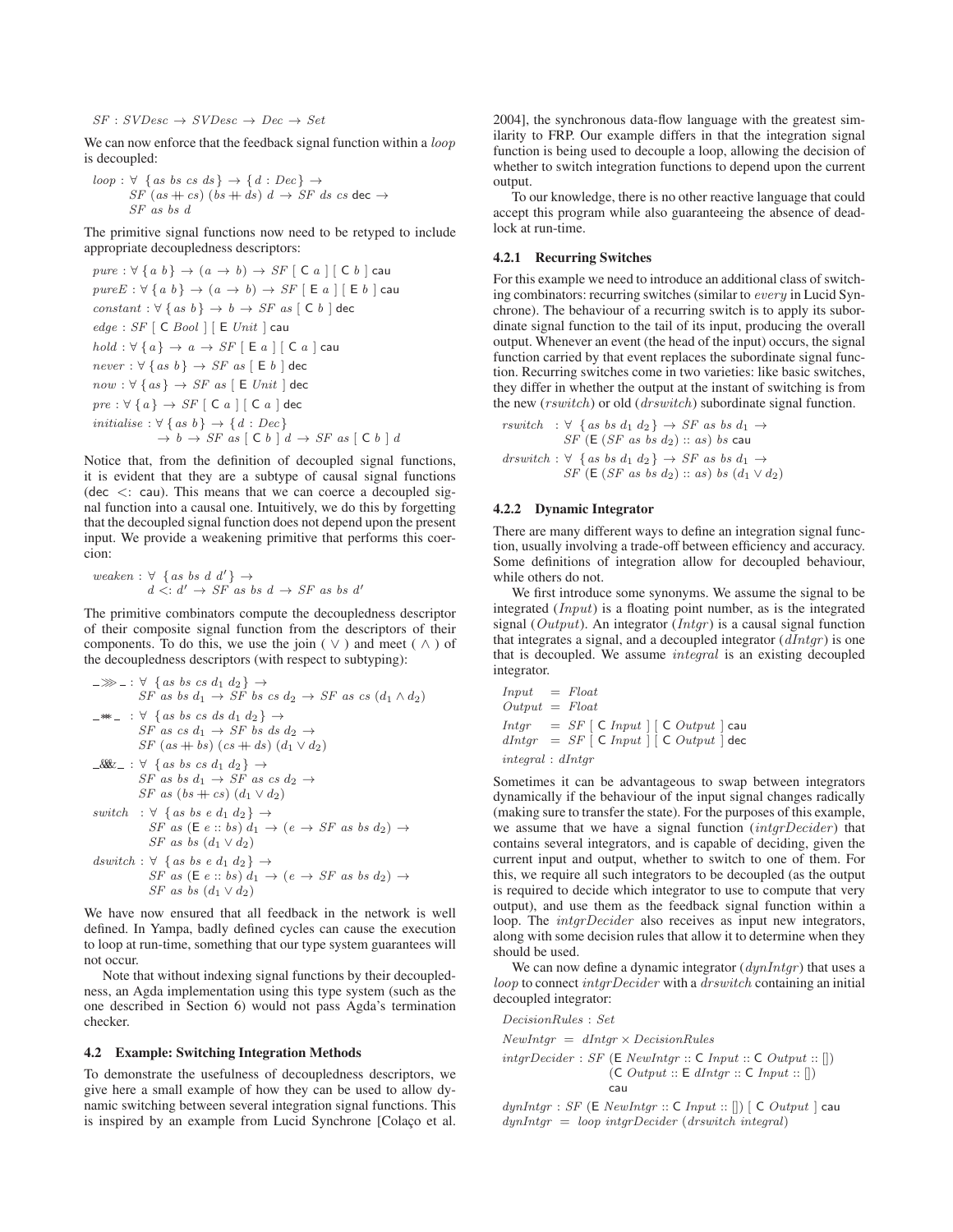This program could be defined in Yampa. However, there would be no restriction on the decoupledness of the integrators. It would be possible to provide a new, non-decoupled integrator as input, which would then cause deadlock if it was ever used. Here, the types ensure this will never happen.

## 5. Uninitialised Signals

Recall the pre signal function from Section 3.3. This primitive is very common in reactive programming, and is the standard means of decoupling feedback. However, the output of pre is undefined at  $time_0$ . It is for this reason that the *initialise* primitive exists, which defines the output of a signal function at  $time_0$ .

It is possible to sidestep this issue by combining pre and *initialise* into one combinator (such as the  $iPre$  primitive in Yampa). We do not do this for several reasons:

- We may not want, or be able (if no initialisation value is available), to initialise the signal at the usage of  $pre$ , but only elsewhere in the program.
- An uninitialised signal can pass through a stateless signal function without causing an error, it just produces an uninitialised output signal.
- Some signals may not require initialising, such as within the residual signal function of a dswitch (see Section 5.2).

In Yampa, the onus is on the programmer to ensure that any uninitialised signals are correctly initialised where necessary. When this is not done correctly, it can cause run-time errors.

#### 5.1 Initialisation Descriptors

Our solution is to add initialisation information to the signal descriptors. This guides the FRP programmer when writing programs, and allows the type checker to reject any programs where uninitialised signals could cause a run-time error. (Without this addition we could not implement uninitialised signals in Agda using this type system; the totality checker would reject it.)

Note that the property of a signal being defined or not at  $time_0$ is only of interest for continuous-time signals. Event signals are, by definition, only defined at discrete points in time, and thus there is no need to initialise them if they are not defined at  $time_0$ .

data Init : Set where ini :  $Init$  -- initialised signals uni :  $Init$  -- uninitialised signals data SigDesc : Set where  $\mathsf{E} \,:\, \mathit{Set} \,\to\, \mathit{SigDesc}$  $C:Init \rightarrow Set \rightarrow SigDesc$ 

The primitive signal functions that mention continuous-time signals in their types now need to be retyped:

pure: 
$$
\forall
$$
 { $a$   $b$ }  $\rightarrow$  { $i$  :  $Init$ }  $\rightarrow$   
\n( $a \rightarrow b$ )  $\rightarrow$  SF [ $C$   $i$   $a$ ] [ $C$   $i$   $b$ ] cau  
\nconstant:  $\forall$  { $as$   $b$ }  $\rightarrow$   $b$   $\rightarrow$  SF  $as$  [ $C$  in  $b$ ] dec  
\nedge: SF [ $C$  in  $Bool$ ] [ $E$   $Unit$ ] cau  
\nhold:  $\forall$  { $a$ }  $\rightarrow$   $a$   $\rightarrow$  SF [ $E$   $a$  ] [ $C$  in  $a$ ] cau  
\npre:  $\forall$  { $a$ }  $\rightarrow$  SF [ $C$  in  $a$  ] [ $C$  un  $a$ ] dec  
\n*initialise*:  $\forall$  { $as$   $b$   $d$ }  $\rightarrow$  { $i$  :  $Init$ }  $\rightarrow$   
\n $b$   $\rightarrow$  SF  $as$  [ $C$   $i$   $b$ ]  $d$   $\rightarrow$  SF  $as$  [ $C$  in  $b$ ] d

Initialised signals are subtypes of uninitialised signals (ini  $\lt$ : uni), as they can be coerced by forgetting the value at  $time_0$ . We extend the weaken primitive to reflect this:

$$
\begin{array}{l} {weaken}: \forall~ \left\{ {as\;as'\;bs\;bs'\;d\;d'} \right\} \to \\ {as'} <: {as\; \to \;bs<:bs' \to d<:d' \to} \\ {SF\;as\;bs\;d \to SF\;as'\;bs'\;d'} \end{array}
$$

Note that, as is usual for function types, the subtyping is contravariant on the input signal vector. A signal vector is a subtype of another if all signals in the former are subtypes of the respective signals in the latter (we do not use any width subtyping).

#### 5.2 Switching into Uninitialised Signals

Our signal descriptors allow us to deal with uninitialised signals at  $time_0$ , but, crucially, not at any other time. As previously discussed, signal functions exist in their own local time. What is  $time_0$ for one part of the system may not be for another part. We must ensure that an uninitialised signal does not "escape" from a subnetwork that locally is at  $time_0$ , into an outer network that is not.

For example, consider *switch*. When the residual signal function is switched in, it could produce uninitialised output at its (local)  $time_0$ . But this uninitialised signal then escapes, potentially causing a run-time error.

In fact, switches are the only place that this can occur, as it is only switches that create sub-networks at a different local time.

We resolve this by requiring that all output signals from the residual signal function are initialised, enforcing this at the type level:

$$
initc : SVDesc \rightarrow SVDesc
$$
  
 
$$
initc = map \text{ }initAux
$$
  
where 
$$
initcAux : SigDesc \rightarrow SigDesc
$$
  
 
$$
initcAux (\text{E } a) = \text{E } a
$$
  
 
$$
initcAux (\text{C } a) = \text{C } \text{in } a
$$
  
 
$$
switch : \forall \{ as \text{ } bs \text{ } e \text{ } d_1 \text{ } d_2 \} \rightarrow
$$
  
 
$$
SF \text{ } as \text{ } (\text{E } e::bs) \text{ } d_1 \rightarrow
$$
  
 
$$
(e \rightarrow SF \text{ } as \text{ } (initc \text{ } bs) \text{ } d_2) \rightarrow
$$
  
 
$$
SF \text{ } as \text{ } bd_1 \vee d_2)
$$

We do not require this constraint for decoupled switches, as their output at  $time_0$  is defined as being the output from the subordinate signal function. The  $(time_0)$  output from the residual signal function is discarded, so it does not matter if it is uninitialised.

Furthermore, this means that the initialisation of the residual signal function's output does not affect the overall initialisation of the switch construct. We redefine  $dswitch$  to reflect this flexibility:

 $dswitch$ :  $\forall$  {as bs bs' e d<sub>1</sub> d<sub>2</sub>}  $\rightarrow$  $SF$  as (E e :: bs)  $d_1 \rightarrow$  $(e \rightarrow \hat{S}F \text{ as } bs' d_2) \rightarrow$ inite bs  $\langle : \text{bs}' \rightarrow$ SF as bs  $(d_1 \vee d_2)$ 

# 6. Safety and Semantics

Agda has completeness and termination checkers, ensuring that Agda programs are total and terminating. Thus our FRP embedding within Agda has these assurances as well.

To run signal functions, our prototype implementation operates by running the network iteratively over a discrete sequence of time steps. At each time step, the input is sampled and fed into the network, along with the time delta since the preceding time step. The network then updates any internal state, and produces an output sample. This is the same approach as taken by Yampa and many other reactive languages. We give the operational semantics of this in Figure 4. These semantics correspond directly to the Agda function we use to execute one step of a network  $(\Longrightarrow)$ :

 $\Delta t$  :  $Set$  $\Delta t = Time$  $\Rightarrow$  :  $\forall$  {as bs d}  $\rightarrow$  $\Delta t \times SF$  as bs  $d \times SVRep$  as  $\rightarrow SF$  as bs  $d \times SVRep$  bs

This (one time step) evaluation function is accepted by Agda; therefore the evaluation of each time step is guaranteed to terminate,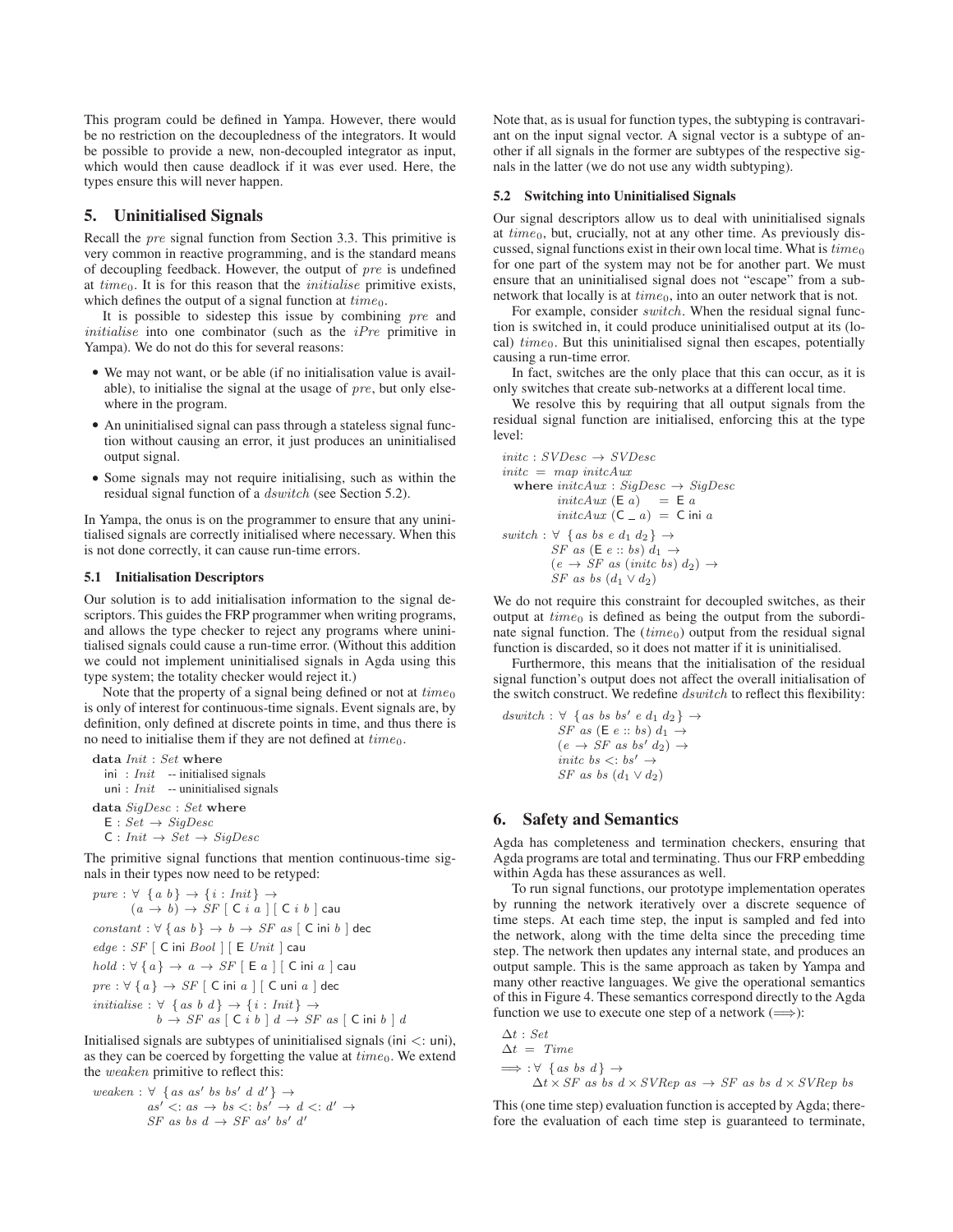```
data SF : SVDesc \rightarrow SVDesc \rightarrow Dec \rightarrow Set where
   prim : \forall {as bs State } \rightarrow (\Delta t \rightarrow State \rightarrow SVRep as \rightarrow State \times SVRep bs) \rightarrow State \rightarrow SF as bs cau
   dprim : \forall { as bs State } → (\Delta t → State → (SVRep as → State) × SVRep bs) → State → SF as bs dec<br>
-\gg \rightarrow \forall { as bs cs d<sub>1</sub> d<sub>2</sub>} → SF as bs d<sub>1</sub> → SF bs cs d<sub>2</sub> \rightarrow SF as cs (d<sub>1</sub> ∧ d<sub>2</sub>)
   \Rightarrow \Rightarrow \Rightarrow \forall { as bs cs d<sub>1</sub> d<sub>2</sub>} \rightarrow SF as bs d<sub>1</sub> \rightarrow SF bs cs d<sub>2</sub> \rightarrow SF as cs (d<sub>1</sub> ∧ d<sub>2</sub>)<br>
\Rightarrow \Rightarrow \forall { as bs cs ds d<sub>1</sub> d<sub>2</sub>} \rightarrow SF as cs d<sub>1</sub> \rightarrow SF bs ds d<sub>2</sub> \rightarrow SF (as + bs) (cs 
       * : \forall {as bs cs ds d<sub>1</sub> d<sub>2</sub>} → SF as cs d<sub>1</sub> → SF bs ds d<sub>2</sub> \rightarrow SF (as ++ bs) (cs ++ ds) (d<sub>1</sub> \lor d<sub>2</sub>)
    loop : \forall \{ as \; bs \; cs \; ds \; d \} \rightarrow SF \; (as + cs) \; (bs + ds) \; d \rightarrow SF \; ds \; cs \; dec \rightarrow SF \; as \; bs \; ds \; d \}switch : \forall \{as \; bs \; e \; d_1 \; d_2\} \rightarrow SF \; as \; (E \; e :: bs) \; d_1 \rightarrow (e \rightarrow SF \; as \; bs \; d_2) \rightarrow SF \; as \; bs \; (d_1 \vee d_2)dswitch : \forall \{as \; bs \; e \; d_1 \; d_2\} \rightarrow SF \; as \; (E \; e \; \therefore \; bs) \; d_1 \rightarrow (e \rightarrow SF \; as \; bs \; d_2) \rightarrow SF \; as \; bs \; (d_1 \vee d_2)
```


$$
\int \delta t \ s \ as \rightarrow (s', bs)
$$
\n
$$
(prim f s, as) \xrightarrow{\delta t} (prim f s', bs)
$$
\n
$$
[prim f s, as) \xrightarrow{\delta t} (drim f s', bs)
$$
\n
$$
[derim f s, as) \xrightarrow{\delta t} (derim f s', bs)
$$
\n
$$
[derim f s, as) \xrightarrow{\delta t} (aprim f s', bs)
$$
\n
$$
[sf, as) \xrightarrow{\delta t} (sf', bs) \xrightarrow{\delta t} (sf', cs)
$$
\n
$$
[sf, as) \xrightarrow{\delta t} (sf', bs) \xrightarrow{\delta t} (sf', cs)
$$
\n
$$
[sf, as) \xrightarrow{\delta t} (sf', as) \xrightarrow{\delta t} (sf', cs)
$$
\n
$$
[sf, as) \xrightarrow{\delta t} (sf', as) \xrightarrow{\delta t} (sf', as) \xrightarrow{\delta t} (sf', as) \xrightarrow{\delta t} (sf', as)
$$
\n
$$
[sf, as) \xrightarrow{\delta t} (sf', as) \xrightarrow{\delta t} (sf', as) \xrightarrow{\delta t} (sf', as)
$$
\n
$$
[sf, as) \xrightarrow{\delta t} (sf', bas) \xrightarrow{\delta t} (sf', bas)
$$
\n
$$
[str, as) \xrightarrow{\delta t} (st, as) \xrightarrow{\delta t} (st, as) \xrightarrow{\delta t} (st, as) \xrightarrow{\delta t} (st, as) \xrightarrow{\delta t} (st, as) \xrightarrow{\delta t} (st, as) \xrightarrow{\delta t} (st, as) \xrightarrow{\delta t} (st, as) \xrightarrow{\delta t} (st, as) \xrightarrow{\delta t} (st, as) \xrightarrow{\delta t} (st, as) \xrightarrow{\delta t} (st, as) \xrightarrow{\delta t} (st, as) \xrightarrow{\delta t} (st, as) \xrightarrow{\delta t} (st, as) \xrightarrow{\delta t} (st, as) \xrightarrow{\delta t} (st, as) \xrightarrow{\delta t} (st, as) \xrightarrow{\delta t} (st, as) \xrightarrow{\delta t} (st, as) \xrightarrow{\delta t} (st, as) \xrightarrow{\delta t} (st, as) \xrightarrow{\delta t} (st, as) \xrightarrow{\delta t} (st, as) \xrightarrow{\delta t} (st, as) \xrightarrow{\delta t} (st, as) \xrightarrow{\delta t} (st, as) \xrightarrow{\delta t} (st, as) \xrightarrow{\delta t
$$

Figure 4. Operational Semantics for the  $\stackrel{\delta t}{\Longrightarrow}$  Evaluation Relation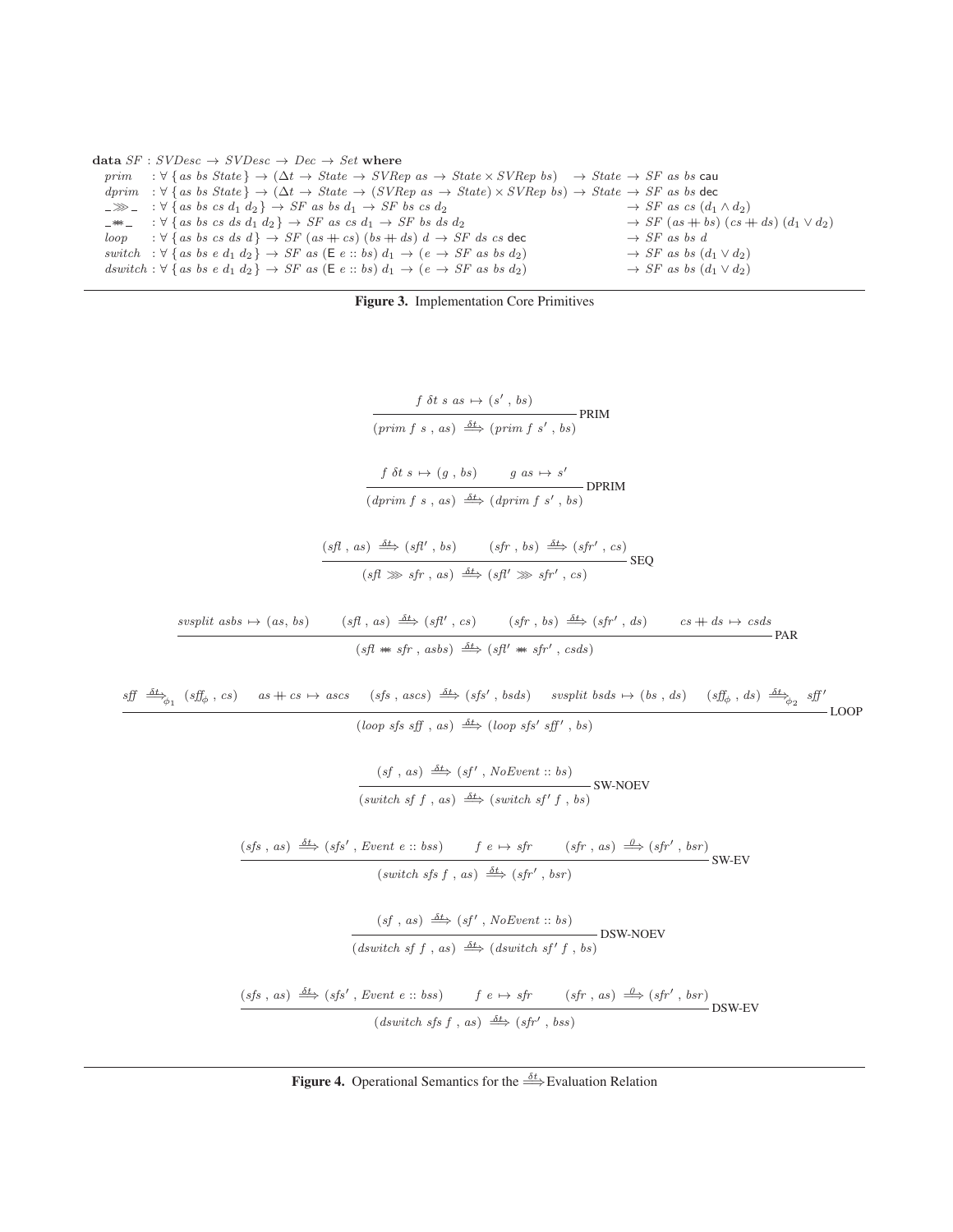producing output. Although execution of an FRP program is usually modelled as non-terminating (an infinite sequence of steps), we can nevertheless guarantee that they are *productive* because each individual step is productive.

As our implementation allows feedback loops and uninitialised signals, this demonstrates that our type system allows for the construction of safe programs with these features.

#### 6.1 Prototype Implementation

We will not discuss the implementation in detail, but give the key points that are required to understand the semantics.

Signal functions are represented internally as a data type, of which the constructors are five primitive combinators and two primitive signal functions (see Figure 3). We will call these the *core primitives*.

Note that this implementation does not allow arbitrary routing to be expressed at the *reactive level*; routing at the functional level is required for some network structures. This design choice was made for simplicity of presentation, as routing is not the primary concern of this paper. We stress that this is a limitation of this particular implementation, not of the type system in general.

The two core signal functions are  $prim$  (for causal signal functions) and dprim (for decoupled signal functions). The internal structures of these two primitives reflect the properties we require them to have.

A causal signal function must be able to produce output at the current time, provided it has access to all past and present inputs. We realise this by giving *prim* an internal state (with which to record past inputs), and a function that maps the time delta (since the preceding time step), state and input to an updated state and output.

A decoupled signal function must be able to produce output at the current time, provided it has access to all past inputs. Thus its internal function requires only the time delta and state to produce an output. In order to manage updating the state, it also produces a function mapping input to an updated state. The key point here is that while the input will be required to fully evaluate the signal function at the current time step, the output can be produced before that input is provided.

Be aware that prim and dprim are intended to be hidden from the FRP programmer. The FRP primitives (such as edge and pre, and many more not described in this paper) are defined in terms of them internally.

Notice that the semantics of loop (rule LOOP in Figure 4) require the use of two auxiliary evaluation relations. These are *phase 1 evaluation* ( $\Longrightarrow_{\phi_1}$ ) and *phase 2 evaluation* ( $\Longrightarrow_{\phi_2}$ ), both of which are only defined on decoupled signal functions. They are required to allow partial evaluation of a decoupled signal function, producing its output without requiring its current input (phase 1), and then to allow this partially evaluated signal function (denoted  $SF_{\phi}$ , see Figure 5) to be updated by providing the input (phase 2). The semantics of these two relations are given in Figures 6 and 7. The types of their corresponding Agda functions are:

$$
\begin{aligned}\n\implies_{\phi_1} &:\forall \ \{ \text{as } \text{bs} \} \to \Delta t \times SF \ \text{as} \ \text{bs} \ \text{dec} \to \\
& SF_{\phi} \ \text{as} \ \text{bs} \times SVRep \ \text{bs} \\
\implies_{\phi_2} &:\forall \ \{ \text{as } \text{bs} \} \to \Delta t \times SF_{\phi} \ \text{as} \ \text{bs} \times SVRep \ \text{as} \to \\
& SF \ \text{as} \ \text{bs} \ \text{dec}\n\end{aligned}
$$

The semantics also make use of *svsplit*, an auxiliary function that splits a signal vector into two parts, determined by the required type of the output:

$$
svsplit : \forall \{as \; bs\} \rightarrow \text{SVRep} \;(as + bs) \rightarrow \text{SVRep} \; as \times \text{SVRep} \; bs
$$

We use  $\mapsto$  to denote evaluation at the functional level.

Finally, we let the representation of an event signal be either  $NoEvent$  or *Event*  $e$ ; in the latter case  $e$  is the value carried by the event.

#### 6.2 Semantics of Uninitialised Signals

The semantics given here omit any mention of signal initialisation. This is because these semantics only apply to time steps after the initialisation step (at  $time_0$ ). The initialisation step requires a slightly different (and more complicated) set of semantic rules that we do not give in this paper. Be aware that when our evaluation rules are used with a zero time delta (as in SW-EVENT), we should actually be using the  $time_0$  semantics.

#### 7. Related Work

The synchronous data-flow languages [Benveniste et al. 2003, Halbwachs 1993, 1998] have long modelled reactive programs as synchronous data-flow networks. These languages usually have static first-order structures, allowing them to prevent undesirable network structures by performing a static analysis at compile time. While not having the expressiveness of FRP, they can provide strong space and time guarantees on their programs.

A typical example is Lucid Synchrone [Pouzet 2006], which does not allow instantaneous feedback loops, nor the construction of any nodes (signal functions) that produce uninitialised output. To guarantee that this is not the case, the decoupling and initialisation primitives (*pre* and  $\rightarrow$ ) have to appear *syntactically* within a recursive node definition.

There has been recent work to extend Lucid Synchrone with higher order features [Colaço et al. 2004], setting it apart from the other synchronous languages. However, higher order nodes cannot be used to decouple feedback loops due to the aforementioned syntactic requirements.

FRP approaches the problem from the other direction. Most FRP implementations are highly expressive, but lack termination guarantees, and space and time bounds. Real-Time FRP (RT-FRP) [Wan et al. 2001], a small and experimental CFRP variant, is a notable exception that does provide some guarantees. RT-FRP disallows instantaneous feedback through the type system, which, like Lucid Synchrone, insists on the explicit insertion of the decoupling primitive (delay) into any recursive calls. However, RT-FRP has very limited capabilities for abstracting over and combining reactive entities, essentially only being concerned with monolithic reactive expressions. Also, there are no uninitialised signals in RT-FRP, as delay requires an initialisation value as an additional parameter (like  $iPre$  in Yampa).

FrTime [Cooper and Krishnamurthi 2006] is another recent FRP incarnation, though distinguished in that it is embedded in DrScheme rather than Haskell. FrTime takes the same approach to decoupling as Lucid Synchrone, requiring explicit decoupling and initialisation within a node definition.

## 8. Further Work

We have focused primarily on basic switches in this paper, giving brief mention to recurring switches. However, as demonstrated by Yampa [Nilsson et al. 2002], much more general switches are possible that allow for greater dynamism of network structure. Our next task is to extend our implementation with such switches.

Yampa is structured using *Arrows* [Hughes 2000], and thus many of its (and our) combinators are arrow combinators. Programming directly with arrow combinators is awkward for more complicated arrows, and so a syntactic sugar has been devised to aid writing of arrow code [Paterson 2001] (similar to monadic do notation). A recent development has been the *Arrow Calculus* [Lindley et al. 2008], an alternative (and equivalent) notation for arrows, with a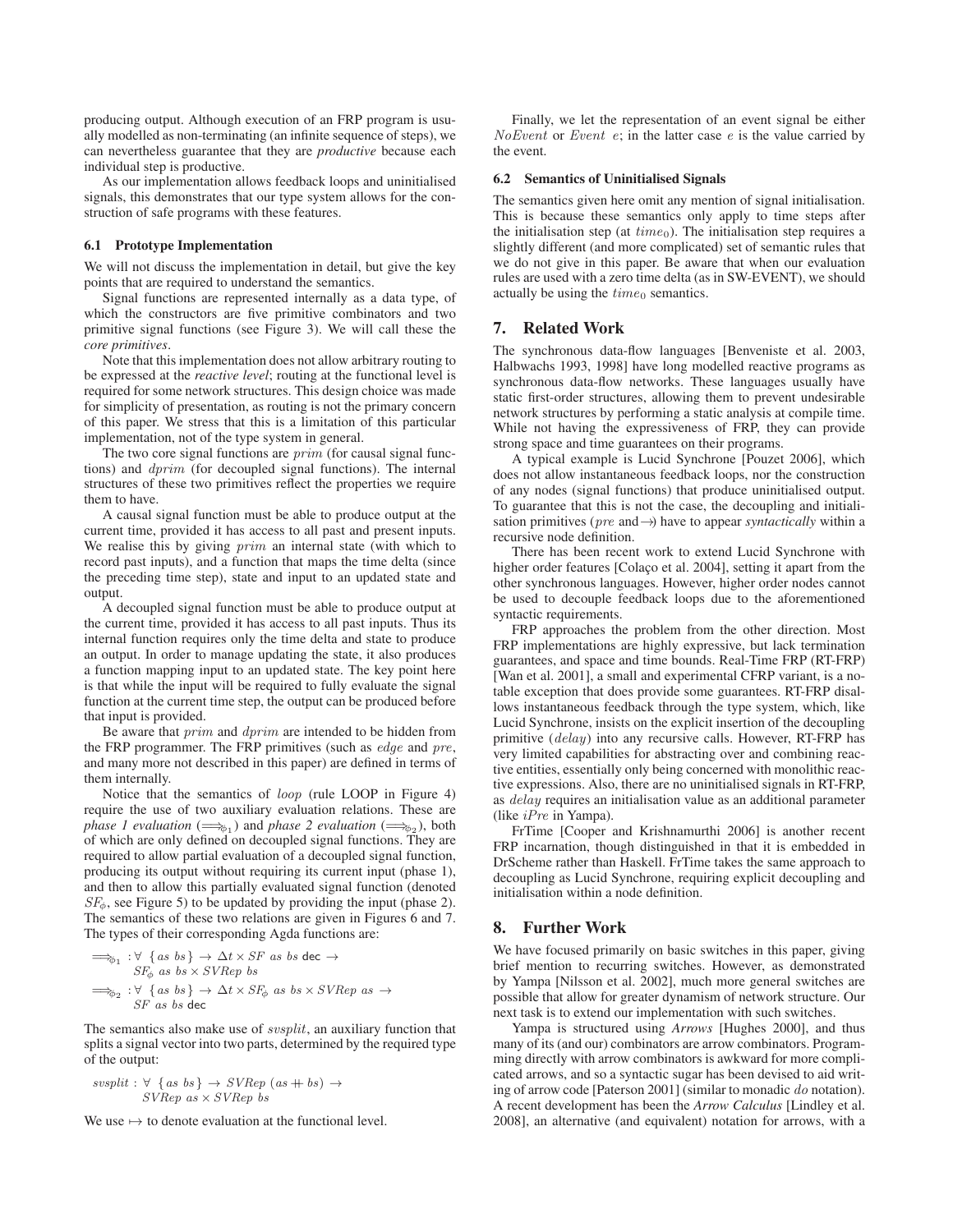| data $SF_{\phi}$ : SVDesc $\rightarrow$ SVDesc $\rightarrow$ Set where                                                                                                                                                                                     |                                                     |
|------------------------------------------------------------------------------------------------------------------------------------------------------------------------------------------------------------------------------------------------------------|-----------------------------------------------------|
| $dprim_{\phi} : \forall \{ \text{as bs State} \} \rightarrow (\Delta t \rightarrow State \rightarrow (SVRep \text{ as } \rightarrow State) \times SVRep \text{ as}) \rightarrow (SVRep \text{ as } \rightarrow State) \rightarrow SF_{\phi} \text{ as bs}$ |                                                     |
| $\Rightarrow$ $\gg$ <sub><math>\phi l -</math></sub> : $\forall$ { as bs cs d} $\rightarrow$ $SF_{\phi}$ as bs $\rightarrow$ SF bs cs d                                                                                                                    | $\rightarrow$ SF <sub><math>\phi</math></sub> as cs |
| $\Rightarrow$ $\gg$ <sub><math>\phi</math>r</sub> : $\forall$ { as bs cs d} $\rightarrow$ <i>SF</i> as bs $d \rightarrow$ <i>SF</i> <sub><math>\phi</math></sub> bs cs                                                                                     | $\rightarrow$ SF <sub>6</sub> as cs                 |
| $-\ast\ast_{\phi-}$ : $\forall \{ as \; bs \; cs \; ds \} \rightarrow SF_{\phi} \; as \; cs \rightarrow SF_{\phi} \; bs \; ds$                                                                                                                             | $\rightarrow$ SF <sub>6</sub> (as + bs) (cs + ds)   |
| $loop_{\phi}$ : $\forall$ { as bs cs ds} $\rightarrow$ $SF_{\phi}$ (as + cs) (bs + ds) $\rightarrow$ SF ds cs dec $\rightarrow$ SVRep cs                                                                                                                   | $\rightarrow$ SF <sub><math>\phi</math></sub> as bs |
| switch $\phi : \forall \{ as \; bs \; e \} \rightarrow SF_{\phi} \; as \; (E \; e :: bs) \rightarrow (e \rightarrow SF \; as \; bs \; dec)$                                                                                                                | $\rightarrow$ SF <sub><math>\phi</math></sub> as bs |
| $dswitch_{\phi}: \forall \{ as \; bs \; e \} \rightarrow SF_{\phi} \; as \; (E \; e::bs) \rightarrow (e \rightarrow SF \; as \; bs \; dec)$                                                                                                                | $\rightarrow$ SF <sub>6</sub> as bs                 |

|  |  | Figure 5. Partially Evaluated Signal Functions |  |  |
|--|--|------------------------------------------------|--|--|
|--|--|------------------------------------------------|--|--|

$$
\int \delta t \ s \mapsto (s_{\phi} \ , bs)
$$
\n
$$
\frac{f \ \delta t \ s \mapsto (s_{\phi} \ , bs)}{\text{dprim } f \ s \xrightarrow{\delta t_{\phi}} (dprim_{\phi} f \ s_{\phi} \ , bs)} \ \frac{f_1 \ \Delta t}{\text{dprim } f_2 \ s_{\phi_1} \ (sff_{\phi} \ , bs)} \ \frac{f_1 \ \Delta t}{\text{diam } f_2 \ s_{\phi_1} \ (sff_{\phi} \gg_{\phi} t \ sfrfr' \ , cs)} \ \frac{f_1 \ \Delta t}{\text{diam } f_2 \ s_{\phi_1} \ (sff_{\phi} \gg_{\phi} t \ sfrfr' \ , cs)} \ \frac{f_1 \ \Delta t}{\text{diam } f_2 \ s_{\phi_1} \ (sff_{\phi} \ , cs)} \ \frac{f_1 \ \Delta t}{\text{diam } f_2 \ s_{\phi_1} \ (sff_{\phi} \ , cs)} \ \frac{f_1 \ \Delta t}{\text{diam } f_2 \ s_{\phi_1} \ (sff_{\phi} \ , cs)} \ \frac{f_1 \ \Delta t}{\text{diam } f_2 \ s_{\phi_1} \ (sff_{\phi} \ , ds)} \ \frac{f_1 \ \Delta t}{\text{diam } f_2 \ s_{\phi_1} \ (sff_{\phi} \ , ds)} \ \frac{f_1 \ \Delta t}{\text{diam } f_2 \ s_{\phi_1} \ (sff_{\phi} \ , ds)} \ \frac{f_1 \ \Delta t}{\text{diam } f_2 \ s_{\phi_1} \ (sff_{\phi} \ , ds)} \ \frac{f_1 \ \Delta t}{\text{diam } f_2 \ s_{\phi_1} \ (sff_{\phi} \ , ds)} \ \frac{f_1 \ \Delta t}{\text{diam } f_2 \ s_{\phi_1} \ (sfg_{\phi} \ , ds)} \ \frac{f_1 \ \Delta t}{\text{diam } f_2 \ s_{\phi_1} \ (sfg_{\phi} \ , ds)} \ \frac{f_1 \ \Delta t}{\text{diam } f_2 \ s_{\phi_1} \ (sfg_{\phi} \ , ds)} \ \frac{f_1 \ \Delta t}{\text{diam } f_2 \ s_{\phi_1} \ (sfg_{\phi} \ , ds)} \ \frac{f_1 \ \Delta t}{\text{diam } f_2 \ s_{\phi_1} \ (
$$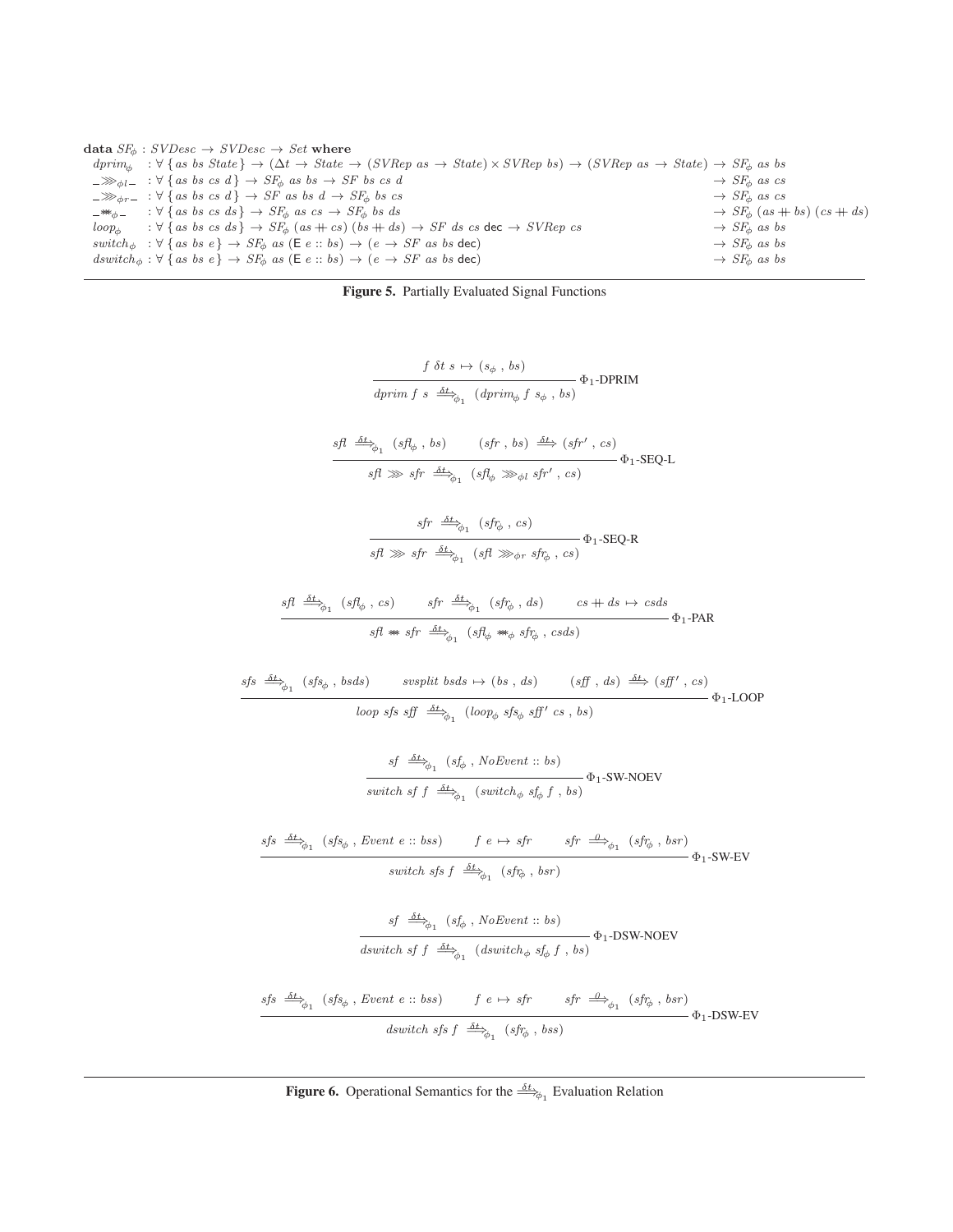| $s_{\phi}$ as $\mapsto$ s'<br>$\longrightarrow$ $\Phi_2$ -DPRIM                                                                                                                                                                                                                                                               |
|-------------------------------------------------------------------------------------------------------------------------------------------------------------------------------------------------------------------------------------------------------------------------------------------------------------------------------|
| $(dprim_{\phi} f s_{\phi} , as) \stackrel{\Delta t}{\Longrightarrow}_{\phi_2} dprim f s'$                                                                                                                                                                                                                                     |
| $(sf\!d}_{\phi}$ , as) $\xrightarrow{\delta t} s f\!d'$<br>— $\Phi_2$ -SEQ-L<br>$(s\!f\!f_\phi \ggg_{\phi l} sfr'$ , as) $\stackrel{\delta t \to}{\longrightarrow}_{\phi 2} sfl' \ggg sfr'$                                                                                                                                   |
| $(sft, as) \stackrel{\Delta t}{\Longrightarrow} (sft', bs)$ $(sfr_{\phi}, bs) \stackrel{\Delta t}{\Longrightarrow}_{\phi_2} sfr'$<br>$-\Phi_2$ -SEQ-R<br>$(s\mathit{fl}\,\gg_{\phi\mathit{r}}\,\mathit{sfr}_{\phi}$ , as) $\overset{\delta t\cdot}{\longrightarrow}_{\phi_2}\,\mathit{sfl}'\gg\mathit{sfr}'$                  |
| svsplit asbs $\mapsto$ (as, bs) $(sf_{\phi}$ , as) $\frac{\delta f_{\phi}}{\phi_2} s f'$ $(sf_{\phi}$ , bs) $\frac{\delta f_{\phi}}{\phi_2} s f'$ $\phi_2$ -PAR<br>$(s\mathit{fl}_\phi \ast\mathit{sfr}_\phi \mathit{sfr}_\phi, \mathit{asbs}) \stackrel{\delta t}{\longrightarrow}_{\phi_2} s\mathit{fl}' \ast\mathit{sfr}'$ |
| $as + cs \mapsto ascs$ $(sfs_{\phi} , ascs) \xrightarrow{\underline{\delta t}}{}_{\phi_2} sfs'$<br>$-\Phi_2$ -LOOP<br>$(log p_{\phi} s f s_{\phi} s f f' cs, as) \stackrel{\delta t}{\longrightarrow}_{\phi_2} log s f s' s f f'$                                                                                             |
| $(sf_{\phi} \; , \; as) \; \stackrel{\delta t}{\Longrightarrow}_{\phi_2} \; sf'$<br>$-\Phi_2$ -SW-NOEV<br>$(s with \phi \ s f_{\phi} \ f\ ,\ as) \xrightarrow{\Delta t}_{\phi_2} switch \ sf' f$                                                                                                                              |
| $(s f_{\phi}, \, as) \stackrel{\delta t}{\longrightarrow}_{\phi_2} s f'$<br>$\longrightarrow$ $\Phi_2$ -DSW-NOEV<br>$(dswitch_{\phi} s f_{\phi} f, as) \stackrel{\delta t}{\longrightarrow}_{\phi_2} ds with s f' f$                                                                                                          |

**Figure 7.** Operational Semantics for the  $\stackrel{\delta t}{\Longrightarrow}_\phi_2$  Evaluation Relation

structure bearing more resemblance to the lambda calculus. We are interested in using the arrow calculus for programming at the reactive level (where it could replace our core routing combinators).

An important aspect of FRP is its capacity for dynamism and higher-order data-flow. It should be possible to exploit this by receiving new programs (signal functions) as system inputs at runtime. This is not yet possible in any FRP implementations, but there has been work in Haskell to allow dynamic loading of new code, which would make a good starting point for future work in this direction [Pang et al. 2004].

In this paper, we keep track of decoupledness by noting which signal functions are decoupled. We could take a more fine grained approach by recording the decoupledness of each output signal with respect to each input signal. This would give each signal function a matrix of decoupledness descriptors, allowing for far more precise tracking of decoupledness than the comparatively conservative method we use in this paper. For example, the following signal function would have all output signals decoupled from all input signals in such a setting, whereas here it is typed as causal:

 $parPre : SF$  (C ini  $\mathbb{R} :: C$  ini  $\mathbb{R} :: []$ ) (C uni  $\mathbb{R} :: C$  uni  $\mathbb{R} :: []$ ) cau  $parPre = (pre \#* pure id) \gg (pure id \#* pre)$ 

Such a setting would allow us, for example, to define a loop combinator similar to Yampa's, in which it is not necessary to explicitly separate a feedback signal function from the subordinate signal function.

Finally we note that our current prototype is a proof of concept implementation only. The long term aim of our work is to develop an efficient scalable implementation of FRP that incorporates the safety properties described in this paper. For example, while it would not be possible to *prove* the safety of an embedded implementation in Haskell in the manner we have done here, it might be possible to encode the domain-specific type constraints in a Haskell embedding. Note that it would not matter to the end use that the implementation does not carry the proof as long as the implementation is correct. However, earlier attempts of ours to work inside Haskell were discouraging (for example, there were problems encoding associativity of vector concatenation). That was in part what prompted us to switch to a framework where we would not have to worry about language restrictions to realise our design. But it may be that recent Haskell extensions such as type-level functions would suffice. The alternative would be to implement a more conventional stand-alone type checker. It may still be possible to do that in an embedded setting using *quasiquoting* [Mainland et al. 2008, Giorgidze and Nilsson 2011].

# 9. Conclusions

In this paper we presented a domain-specific type system for FRP. This type system ensures that signal function networks with feedback loops and uninitialised signals will be *productive*, without